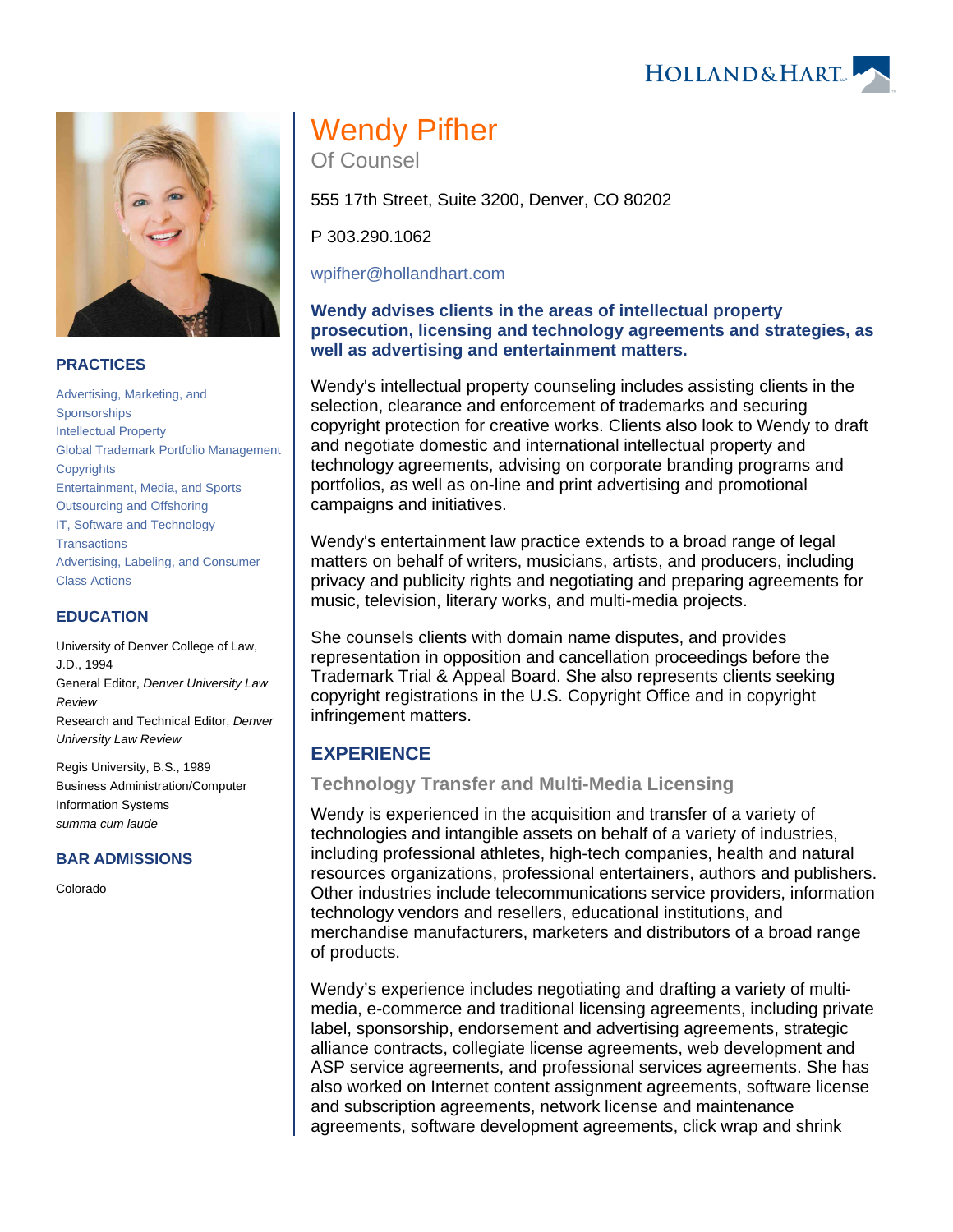

wrap agreements, beta test site license agreements, distribution and subagent agreements, joint venture agreements, employment, independent contractor (work for hire) and consulting agreements, non-disclosure, noncircumvent and non-compete agreements. Wendy's experience also includes IT systems agreements, trade secret and intellectual property license agreements, wholesale and reseller telecommunications provider co-location agreements, web site privacy policies, employee e-mail and web usage policies, technology transfer agreements, software escrow agreements, marketing representative agreements, linking agreements, co-branding agreements, Internet advertising agreements, and network site license agreements.

### **Copyright Registration and Enforcement**

Wendy is experienced in securing and enforcing copyright registrations for a broad range of literary and musical works, computer programs, pictorial and graphic works and sound recordings, as well as drafting and negotiating transfers and licenses of copyrightable authorship.

### **Entertainment and Publishing Law**

Wendy handles a variety of legal matters in the entertainment and publishing areas, including drafting agreements for the production and distribution of television programs, music videos and live performances; securing author and literary rights; and advising clients surrounding protection of celebrity, publicity and other proprietary rights. Wendy works all forms of music licensing, e.g., mechanical, synchronization, master recording, public performance, blanket licenses for a variety of industries, and has extensive experience working with the performance societies, music publishers, songwriters, unions and guilds.

### **Trademark and Domain Name Enforcement**

Wendy has handled trademark infringement matters addressing affiliation and sponsorship confusion and dilution claims, as well as trademark infringement by domain names under the Federal Anti-Cybersquatting Act. She has handled numerous opposition and cancellation proceedings before the U.S. Patent and Trademark Office Trademark Trial and Appeal Board. proceedings under the Uniform Dispute Resolution Rules of Network Solutions Inc.

### **Domestic and International Trademark**

Wendy is experienced in all aspects of domestic trademark prosecution, representing trademark clients in a wide range of industries, including computer products and services, sports training, association services and sporting equipment, nutritional supplement manufacturers and distributors, and advertising and branding companies. She has also worked with healthcare organizations, insurance companies, charitable education and relief organizations, e-commerce and information technologies vendors and resellers, online retailers, department stores, travel agencies, banking and financial institutions, telecommunications service providers and online multi-media providers and network systems providers. Wendy also assists clients in securing trademark registrations around the world.